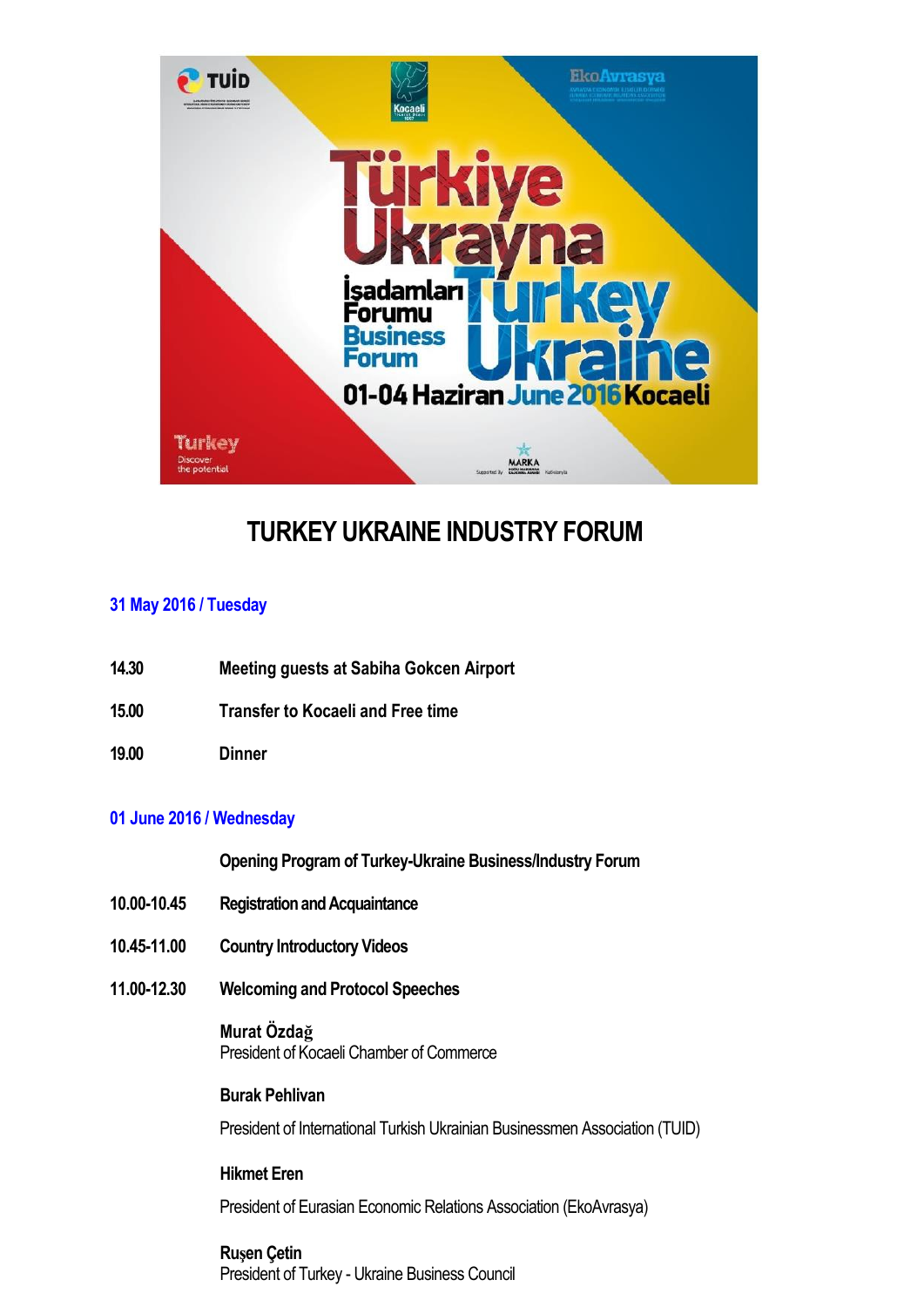**Mustafa Ayhan**  General Secretary of East Marmara Development Agency

**İbrahim Karaosmanoğlu**  Mayor of Kocaeli Municipality

**Tarık Sönmez**  Deputy Secretary of Ministry of Economy

**Sami Çakır**  Kocaeli Deputy of National Parliament

**Zeki Aygün**  Kocaeli Deputy of National Parliament

**Arda Ermut**  The Republic of Turkey and Prime Ministry and Investment and Promotion Agency

**Prof. Dr. Asaf Hacıyev**  Parliamentary Assembly of the Black Sea Economic Cooperation (KEİPA) General Secretary

**Hasan Basri Güzeloğlu**  Kocaeli Governor

**Sergiy Korsunskyi**  Ambassador of Ukraine in Ankara

**Fikri Işık**  Minister of Science, Industry and Technology of Turkey

- **12.30-13.30 Lunch**
- **13.30-15.00 Presentations and Bilateral Discussions**

Investment Opportunities in Ukraine

Investment Opportunities for Kocaeli (İzmit) Region

Presentation of Turkish Companies Business Experience in Ukraine

- **15.00-18.00 Bilateral Business-meetings (B2B)**
- **19.00 Gala Dinner**

#### **02 June 2016 / Thursday**

- **08.00-09.30 Breakfast**
- **10.00-10.30 Presentation: Industrial Parks in Turkey**
- **10.30-11.00 Presentation: Free Trade Zones in Turkey**
- **11.00-12.00 Panel: Trade and Investment Climate after signing Free Trade Agreement between Turkey and Ukraine**